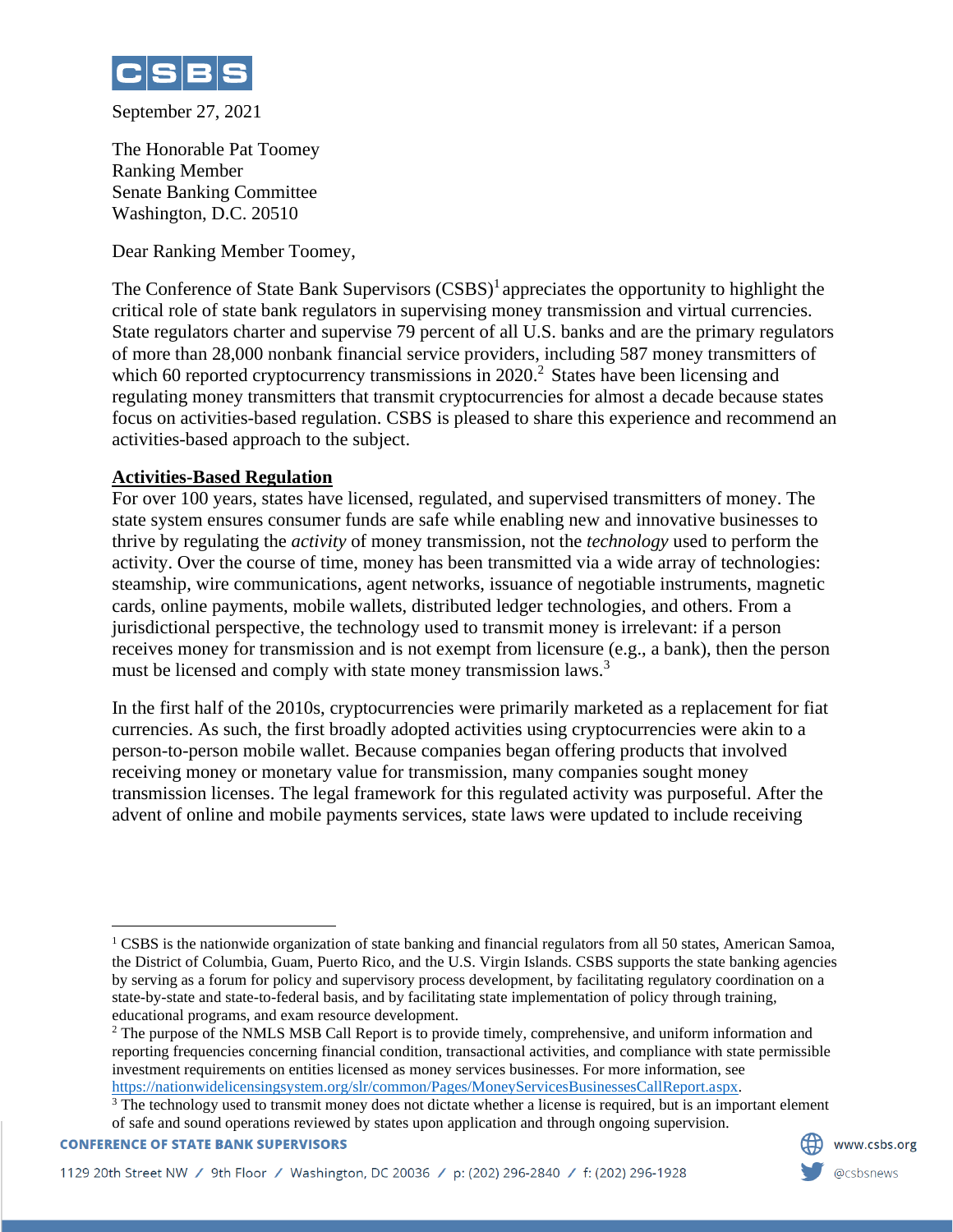money or monetary value for transmission, ensuring the fundamental act of transmitting value was protected.<sup>4</sup>

However, cryptocurrency transmission is just one activity that can be performed using distributed ledger technologies. As business models have matured, many licensed money transmitters that transmit cryptocurrency have focused their business plans on other business cases for crypto. These aspects of their business models are outside the purview of money transmission. The use cases are too numerous to list, but as they relate to financial services, the activities include trading securities and commodities, futures contracts, custody, lending, and deposit taking.

As the federal government reviews the business cases for new crypto technologies, CSBS encourages Congress and federal regulators to focus on the activities at issue and making clarifications in existing laws, regulations, and interpretations. An activities-based approach must be performed with collaboration from all stakeholders or risk one regulatory view overextending into areas where it would hurt innovation and consumers. For example, there are too many use cases for stablecoins to be universally considered securities. Some stablecoins are undoubtedly securities, but others are designed as a medium of exchange to make it easier to buy goods or services. Clear guidelines should be in place differentiating between a security and a medium of exchange, removing the ambiguity currently facing consumers and the industry.<sup>5</sup>

The activity squarely within the regulatory purview of the states is money transmission, including cryptocurrency. The states have actively been working to harmonize money transmission standards, including the way the standards apply to the transmission of cryptocurrencies. A secondary, and emerging activity is consumer lending. In the state system, there are very specific usury triggers and licensing requirements that apply to lenders regardless of how the transaction is facilitated.

## **[Money Transmission Modernization Act](https://www.csbs.org/sites/default/files/2021-09/CSBS%20Money%20Transmission%20Modernization%20Act_1.pdf)**

Last month, the state system achieved a major milestone by approving the [Money Transmission](https://www.csbs.org/sites/default/files/2021-09/CSBS%20Money%20Transmission%20Modernization%20Act_1.pdf)  [Modernization Act,](https://www.csbs.org/sites/default/files/2021-09/CSBS%20Money%20Transmission%20Modernization%20Act_1.pdf) commonly referred to as the Money Transmitter Model Law (Model Law). The Model Law is a single set of nationwide standards and requirements created by industry and state experts. This Model Law creates a common regulatory baseline across the country and represents a crucial step in advancing multistate harmonization in the money transmission industry.

<sup>4</sup> In the Uniform Law Commission's Uniform Money Services Act, money transmission was defined to include receiving money or monetary value for transmission. Monetary value was defined as "a medium of exchange, whether or not redeemable in money." Medium of exchange is described in the commentary as "value that is being exchanged [and] accepted by a community, larger than the two parties to the exchange." By regulating the transmission of commonly accepted value, the Uniform Money Services Act set a baseline for activities-based regulation that has withstood two decades of rapid technological innovation.

<sup>5</sup> Many stablecoins likely fit within the definition of stored value. The CSBS Money Transmission Modernization Act defines stored value as "monetary value representing a claim against the issuer evidenced by an electronic or digital record, and that is intended and accepted for use as a means of redemption for money or monetary value, or payment for goods or services." When stablecoins perform this activity, they likely should be considered money transmission. When stablecoins are an investment of money in a common enterprise with a reasonable expectation of profit from the efforts of others, they likely should be considered securities. CSBS welcomes the opportunity to explore clear lines between these definitions and acceptable safe harbors that would differentiate the activities.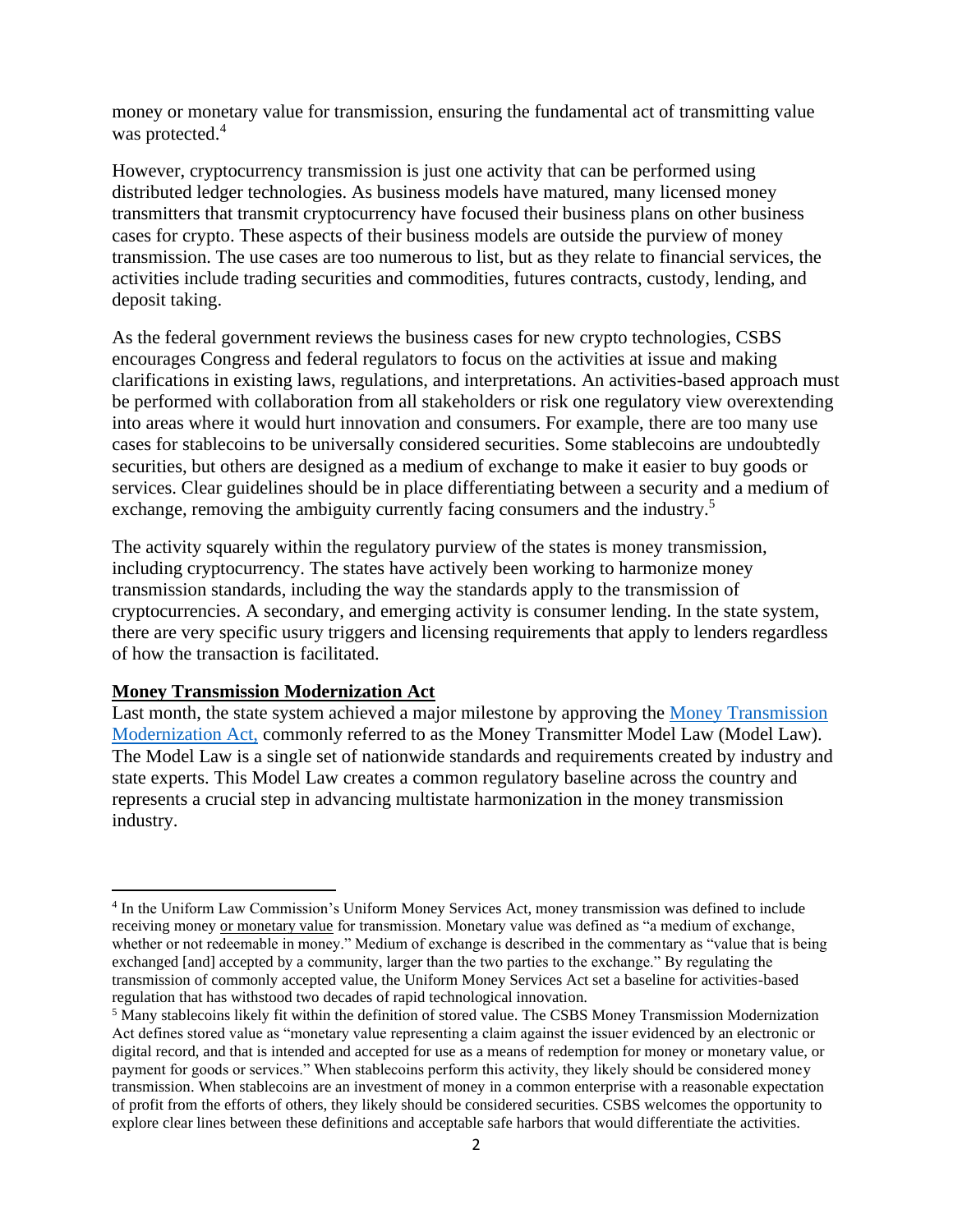The Money Transmitter Model Law addresses the growth in nationally licensed money transmitters through updates to licensing and supervision standards across the states. Specifically, the Model Law:

- Ensures states can coordinate in all areas of regulation, licensing, and supervision to eliminate unnecessary regulatory burden and more effectively utilize regulator resources;
- Protects the public from financial crime;
- Standardizes the types of activities that are subject to licensing or otherwise exempt from licensing; and
- Modernizes safety and soundness requirements to ensure customer funds are protected in an environment that supports innovative and competitive business practices.

In addition to these general objectives, the Money Transmitter Model Law contains an article addressing virtual currency. Currently, virtual currencies that are accepted by multiple parties as a value that is exchanged for money, goods, or services fit squarely within the definition of money transmission. However, ambiguity between state and federal regulators has necessitated a separate article that makes clear virtual currency is included in money transmission when received for transmission.

The Money Transmitter Model Law benefits industry, consumers, and state regulators by creating a streamlined system for all individuals engaging in the act of money transmission. By focusing on the activity at hand and engaging in transparent stakeholder engagement, State regulators are able to further an activities-based approach to regulation that supports innovative business practices while ensuring a safe and sound supervisory system.

## **Networked Supervision**

The Money Transmitter Model Law is rooted in CSBS' Vision 2020 initiative, a program geared toward multistate regulatory harmonization of nonbank financial services and the development of next generation technologies. Vision 2020 significantly streamlined money services business (MSB) licensing and supervision, providing a strong tailwind for further empowering states to operate as one network. The success of Vision 2020 and advancements in technology accelerated innovation and collaboration, which have been features of state regulation for many years. CSBS refers to this strengthened collaboration as ["Networked Supervision.](https://www.csbs.org/networked-supervision)"

In January of this year, the CSBS Board of Directors approved public priorities that outline actions the states will collectively take to advance Networked Supervision. The priorities focused on MSBs, including money transmitters, encompass coordinated "One Company One Examination" supervision, common licensing, operational and legal standards, and an industry advisory group. These public priorities emphasize the states' commitment to harmonization, collaboration, and innovation throughout the state regulatory system. This commitment is furthered by the development of new technologies to aid the states in accomplishing various objectives towards a streamlined system that benefits consumers, industry, and regulators alike.

Earlier collaborative efforts include the formation of the Multi-state MSB Examination Task Force (MMET) in 2012 and the creation of the Money Services Business Call Report (MSB Call Report) in 2017. The MMET provides governance among participating state regulators with the goal of protecting consumers; ensuring the safety and soundness of Multi-State MSBs; identifying and preventing money laundering and fraud; supervising and examining MSBs in a seamless, flexible, and risk-focused manner; minimizing regulatory burden and expense; and